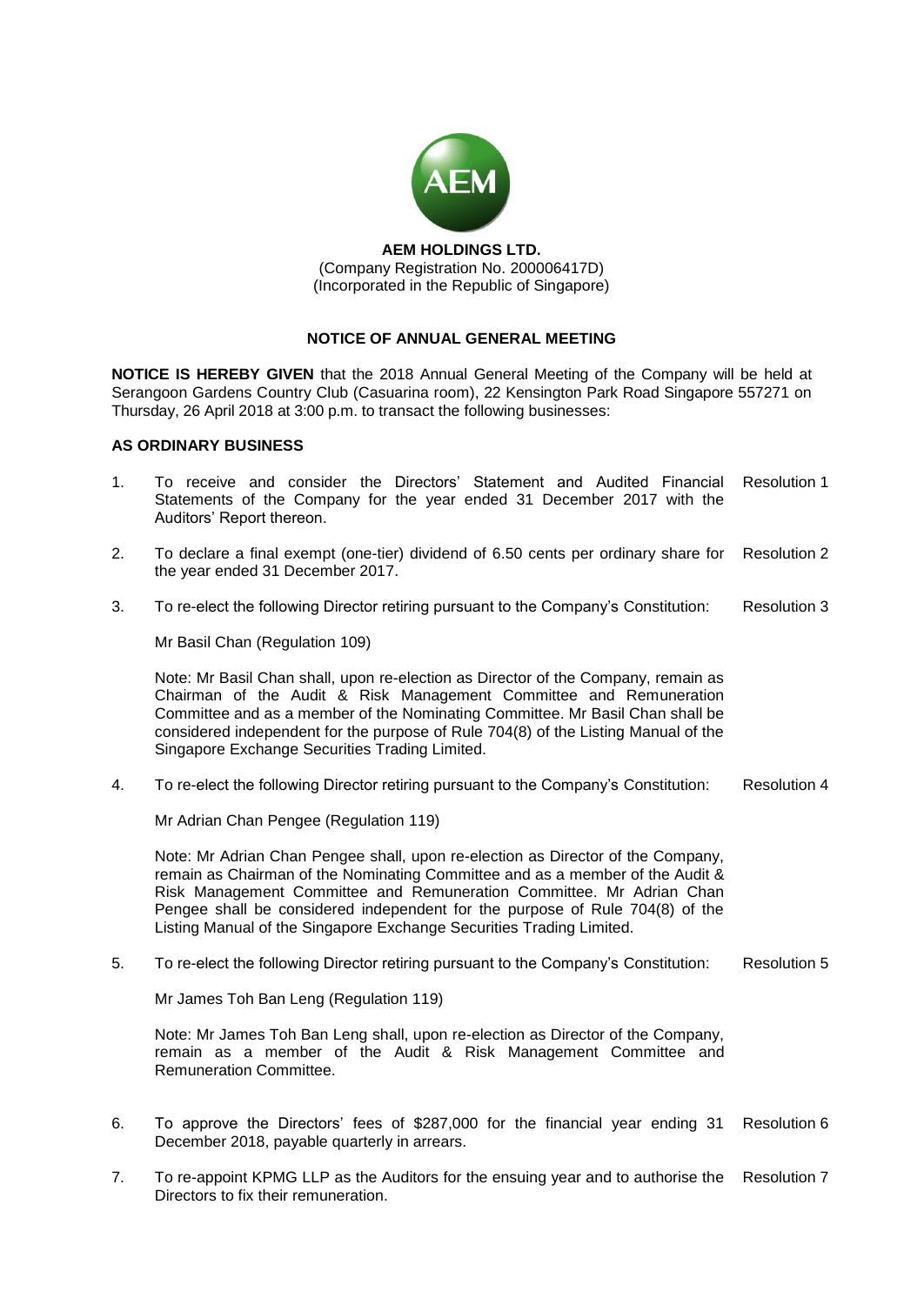### **AS SPECIAL BUSINESS**

To consider and, if thought fit, to pass the following Resolutions as Ordinary Resolutions, with or without amendments:

## 8. **Proposed Share Issue Mandate Resolution 8** Resolution 8

"That pursuant to Section 161 of the Companies Act, Cap. 50. and the listing rules of the Singapore Exchange Securities Trading Limited ("SGX-ST"), the Directors of the Company be authorized and empowered to:

- (a) (i) allot and issue shares in the Company ("shares") whether by way of rights, bonus or otherwise; and/or
	- (ii) make or grant offers, agreements or options (collectively, "Instruments") that might or would require shares to be issued, including but not limited to the creation and issue of (as well as adjustments to) options, warrants, debentures or other instruments convertible into shares,

at any time and upon such terms and conditions and for such purposes and to such persons as the Directors of the Company may in their absolute discretion deem fit; and

(b) (notwithstanding the authority conferred by this Resolution may have ceased to be in force) issue shares in pursuance of any Instrument made or granted by the Directors of the Company while this Resolution was in force,

provided that:

- (A) the aggregate number of shares (including shares to be issued in pursuance of the Instruments, made or granted pursuant to this Resolution) to be issued pursuant to this Resolution shall not exceed fifty per centum (50%) of the total number of issued shares (excluding treasury shares and subsidiary holdings, if any) in the capital of the Company (as calculated in accordance with subparagraph (B) below), of which the aggregate number of shares and Instruments to be issued other than on a pro rata basis to existing shareholders of the Company shall not exceed twenty per centum (20%) of the total number of issued shares (excluding treasury shares and subsidiary holdings, if any) in the capital of the Company (as calculated in accordance with sub-paragraph (B) below);
- (B) (subject to such calculation as may be prescribed by the SGX-ST) for the purpose of determining the aggregate number of shares that may be issued under sub-paragraph (A) above, the total number of issued shares (excluding treasury shares and subsidiary holdings, if any) shall be based on the total number of issued shares (excluding treasury shares and subsidiary holdings, if any) in the capital of the Company at the time of the passing of this Resolution, after adjusting for:
	- (i) new shares arising from the conversion or exercise of any convertible securities;
	- (ii) new shares arising from exercising share options or vesting of share awards which are outstanding or subsisting at the time of the passing of this Resolution; and
	- (iii) any subsequent bonus issue**,** consolidation or subdivision of shares;
- (C) in exercising the authority conferred by this Resolution, the Company shall comply with the provisions of the listing rules of the SGX-ST for the time being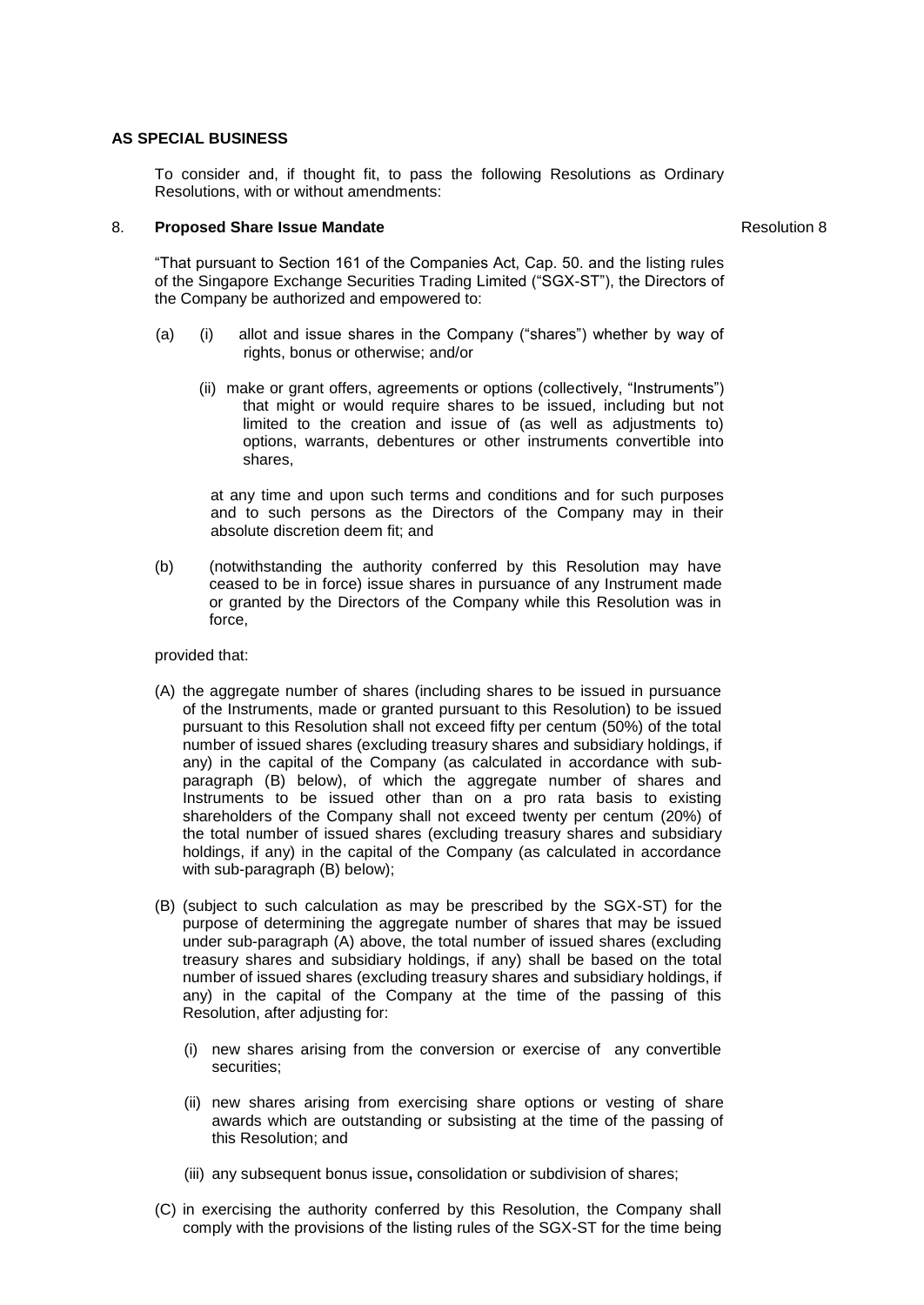in force (unless such compliance has been waived by the SGX-ST) and the Constitution of the Company; and

(D) unless revoked or varied by the Company in a general meeting, such authority shall continue in force until the conclusion of the next Annual General Meeting of the Company or the date by which the next Annual General Meeting of the Company is required by law to be held whichever is earlier."

[See Explanatory Note (i)]

#### 9. **Grant of options and/or shares awards and issue of additional shares**  Resolution 9 **pursuant to AEM Holdings Employee Share Option Scheme 2014 and AEM Performance Share Plan 2017**

"That :

(a) approval be and is hereby given to the Directors to offer and grant options in accordance with the provisions of the AEM Holdings Employee Share Option Scheme 2014 and/or grant awards in accordance with the provisions of the AEM Performance Share Plan 2017; and

(b) approval be and is hereby given to the Directors to exercise full powers of the Company to issue and allot shares in the capital of the Company as may be required to be issued and allotted, in connection with or pursuant to the exercise of the options granted under the AEM Holdings Employee Share Option Scheme 2014 and/or the vesting of awards under the AEM Performance Share Plan 2017;

provided that the aggregate number of shares to be issued and allotted pursuant to the AEM Holdings Employee Share Option Scheme 2014 and the AEM Performance Share Plan 2017 shall not exceed fifteen per centum (15%) of the total number of issued shares (excluding treasury shares and subsidiary holdings, if any) in the capital of the Company from time to time."

[See Explanatory Note (ii)]

#### 10. **Share Purchase Mandate Renewal**

Resolution 10

"That :

- (a) for the purposes of the Companies Act of Singapore, Chapter 50 (the "**Companies Act**"), the exercise by the Directors of all the powers of the Company to purchase or otherwise acquire fully paid issued ordinary shares in the capital of the Company (the "Shares") not exceeding in aggregate the Maximum Limit (as hereafter defined), at such price(s) as may be determined by the Directors from time to time up to the Maximum Price (as hereafter defined), whether by way of:-
	- (i) market purchase(s) on the SGX-ST and/or any other stock exchange on which the Shares may from the time being be listed and quoted ("**Other Exchange**"); and/or
	- (ii) off-market purchase(s) if effected otherwise than on the SGX-ST or, as the case may be, other Exchange in accordance with any equal access scheme(s) as may be determined or formulated by the Directors as they consider fit, which scheme(s) shall satisfy all the conditions prescribed by the Companies Act;

and otherwise in accordance with all other laws, regulations and rules of the SGX-ST or, as the case may be, Other Exchange as may for the time being be applicable, be and is hereby authorised and approved generally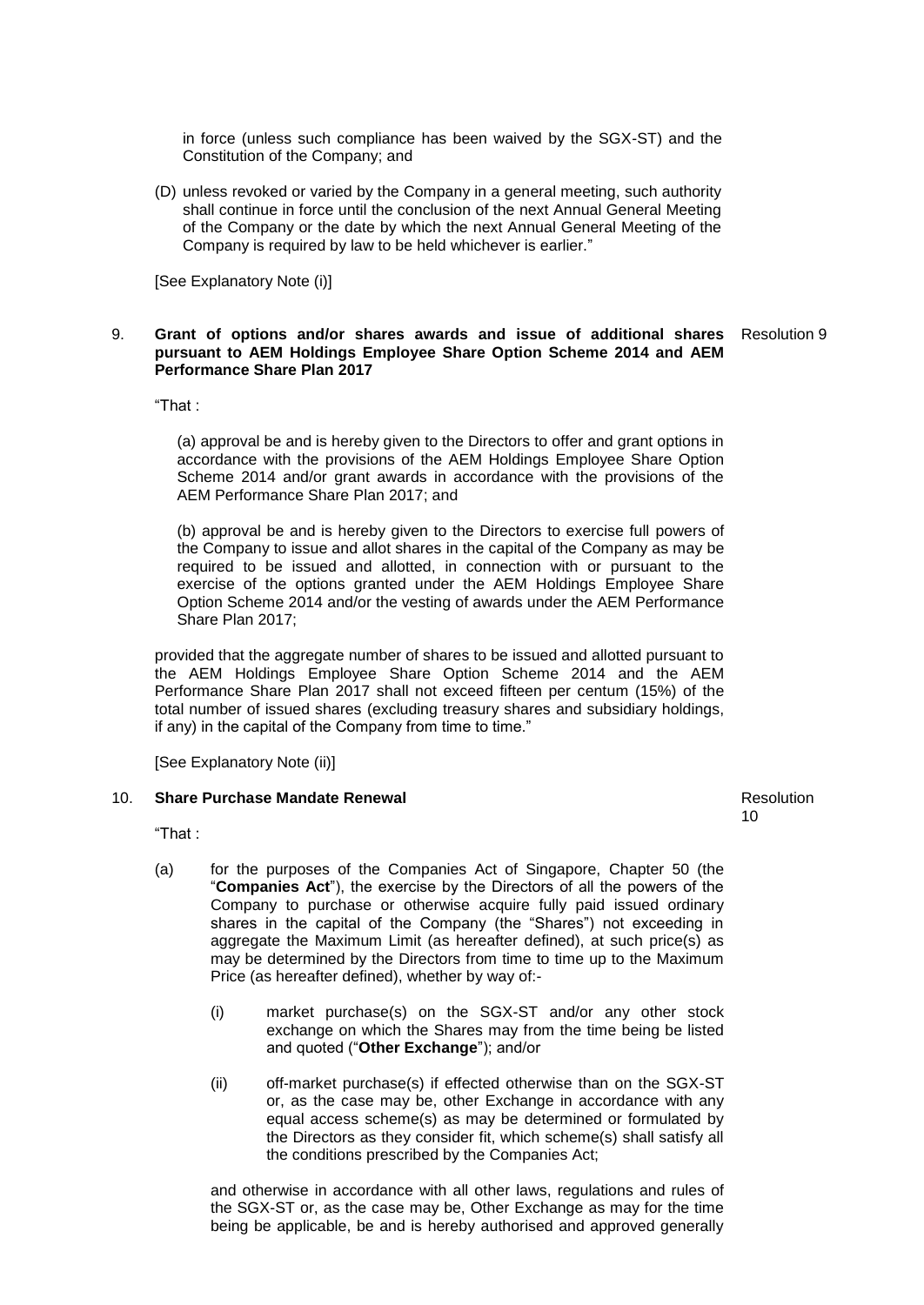and unconditionally (the "Share Purchase Mandate");

- (b) unless varied or revoked by the Company in general meeting, the authority conferred on the Directors of the Company pursuant to the Share Purchase Mandate may be exercised by the Directors at any time and from time to time during the period commencing from the date of the passing of this Resolution and expiring on the earlier of:-
	- (i) the date on which the next annual general meeting of the Company is held; and
	- (ii) the date by which the next annual general meeting of the Company is required by law to be held; and
- (c) the Directors of the Company and each of them be and are hereby authorised and empowered to complete and to do all such other acts and things as they may consider necessary, desirable or expedient in the interests of the Company in connection with or for the purposes of giving full effect to the Share Purchase Mandate.

#### In this Resolution:

"Maximum Limit" means that number of issued Shares representing ten per centum (10%) of the total number of issued shares (excluding treasury shares and subsidiary holdings, if any) of the Company as at the date of the passing of this Resolution; and

"Maximum Price", in relation to a Share to be purchased or acquired, means the purchase price (excluding brokerage, commission, applicable goods and services tax and other related expenses) which shall not exceed:

- (i) in the case of a market purchase of a Share, one hundred and five per centum (105%) of the Average Closing Price of the Shares; and
- (ii) in the case of an off-market purchase of a Share pursuant to an equal access scheme, one hundred and ten per centum (110%) of the Average Closing Price of the Shares.

#### where:-

"Average Closing Price" means the average of the last dealt prices of a Share for the five consecutive market days on which the Shares are transacted on the SGX-ST immediately preceding the date of market purchase by the Company or, as the case may be, the date of the making of the offer pursuant to the off-market purchase, and deemed to-be adjusted in accordance with the listing rules of the SGX-ST for any corporate action which occurs after the relevant five day period; and

"date of the making of the offer" means the date on which the Company announces its intention to make an offer for the purchase or acquisition of Shares from holders of Shares, stating therein the purchase price (which shall not be more than the Maximum Price calculated on the foregoing basis) for each Share and the relevant terms of the equal access scheme for effecting the off market purchase."

[See Explanatory Note (iii)]

11. To transact any other business which may be properly transacted at an Annual General Meeting.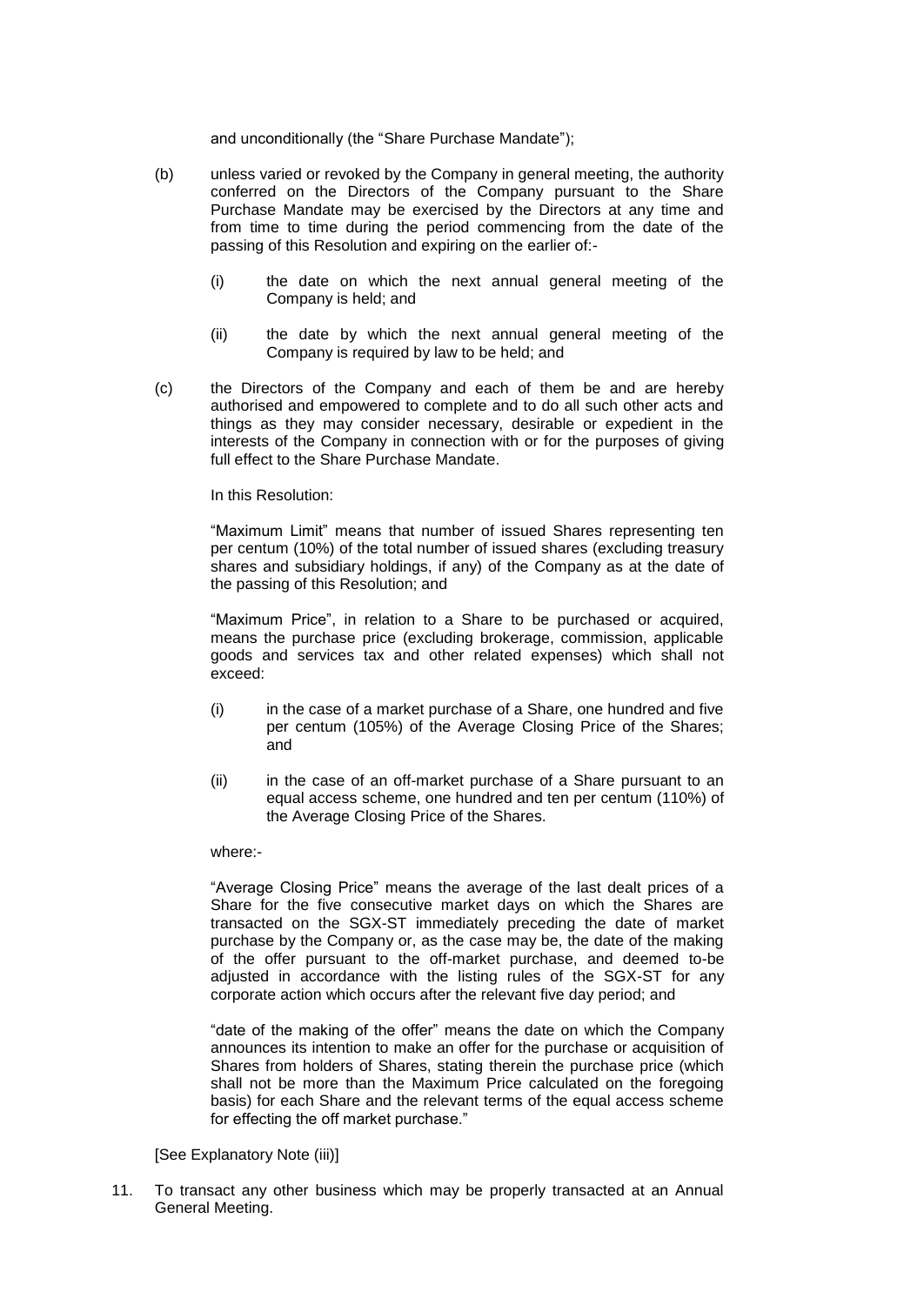## Explanatory Notes :

- (i) The proposed Resolution 8 above, if passed, will empower the Directors of the Company, effective until the conclusion of the next Annual General Meeting of the Company, or the date by which the next Annual General Meeting of the Company is required by law to be held or such authority is varied or revoked by the Company in a general meeting, whichever is the earlier, to issue shares, make or grant instruments convertible into shares and to issue shares pursuant to such instruments, up to a number not exceeding, in total, 50% of the total number of issued shares (excluding treasury shares and subsidiary holdings, if any) in the capital of the Company, of which up to 20% may be issued other than on a prorata basis to shareholders.
- (ii) The proposed Resolution 9 above, if passed, will empower the Directors to take certain actions relating to the AEM Holdings Employee Share Option Scheme 2014 and the AEM Performance Share Plan 2017. Directors may exercise their power to issue and allot shares in the Company pursuant to the exercise of options under the AEM Holdings Employee Share Option Scheme 2014 or the vesting of the awards under the AEM Performance Share Plan 2017, provided that the aggregate number of shares to be issued and allotted shall not exceed 15% of the total number of issued shares (excluding treasury shares and subsidiary holdings, if any) in the capital of the Company from time to time. This authority is in addition to the general authority to issue shares sought under Ordinary Resolution No. 7.
- (iii) The proposed Resolution 10 above, if passed, will empower the Directors of the Company from the date of above Meeting until the date of the next Annual General Meeting, or the date by which the next Annual General Meeting is required by law to be held or when varied or revoked by the Company in general meeting, whichever is the earlier, to make on-market and off-market purchases or acquisitions of ordinary shares of the Company up to 10% of the total number of issued shares (excluding treasury shares and subsidiary holdings, if any) in the capital of the Company as at the date of this Resolution at a Maximum Price (as defined in Resolution 9 above). Detailed information on the Share Purchase Mandate (as defined in Resolution 9 above) is set out in the Letter to Shareholders dated 11 April 2018.

# **NOTICE OF BOOK CLOSURE**

**NOTICE IS HEREBY GIVEN** that the Register of Members and Share Transfer Books of AEM Holdings Ltd. (the "Company") will be closed on 23 May 2018 for the purpose of determining members' entitlements to a final exempt (one-tier) dividend of 6.50 cents per ordinary share in respect of the financial year ended 31 December 2017 ("Proposed Final Dividend"). The Proposed Final Dividend, if approved by shareholders at the 2018 Annual General Meeting, will be paid on 31 May 2018.

Duly completed transfers received by the Company's Share Registrar, Intertrust Singapore Corporate Services Pte Ltd at 77 Robinson Road #13-00, Robinson 77, Singapore 068896 up to the close of business at 5:00 p.m. on 22 May 2018 will be registered to determine members' entitlements to the Proposed Final Dividend.

Members whose Securities Accounts with The Central Depository (Pte) Limited ("CDP") are credited with ordinary shares in the capital of the Company as at 5:00 p.m. on 22 May 2018 will be entitled to the Proposed Final Dividend.

In respect of shares in Securities Accounts with CDP, the Proposed Final Dividend will be paid by the Company to CDP which will in turn distribute the dividend entitlements to such holders of shares in accordance with its practice.